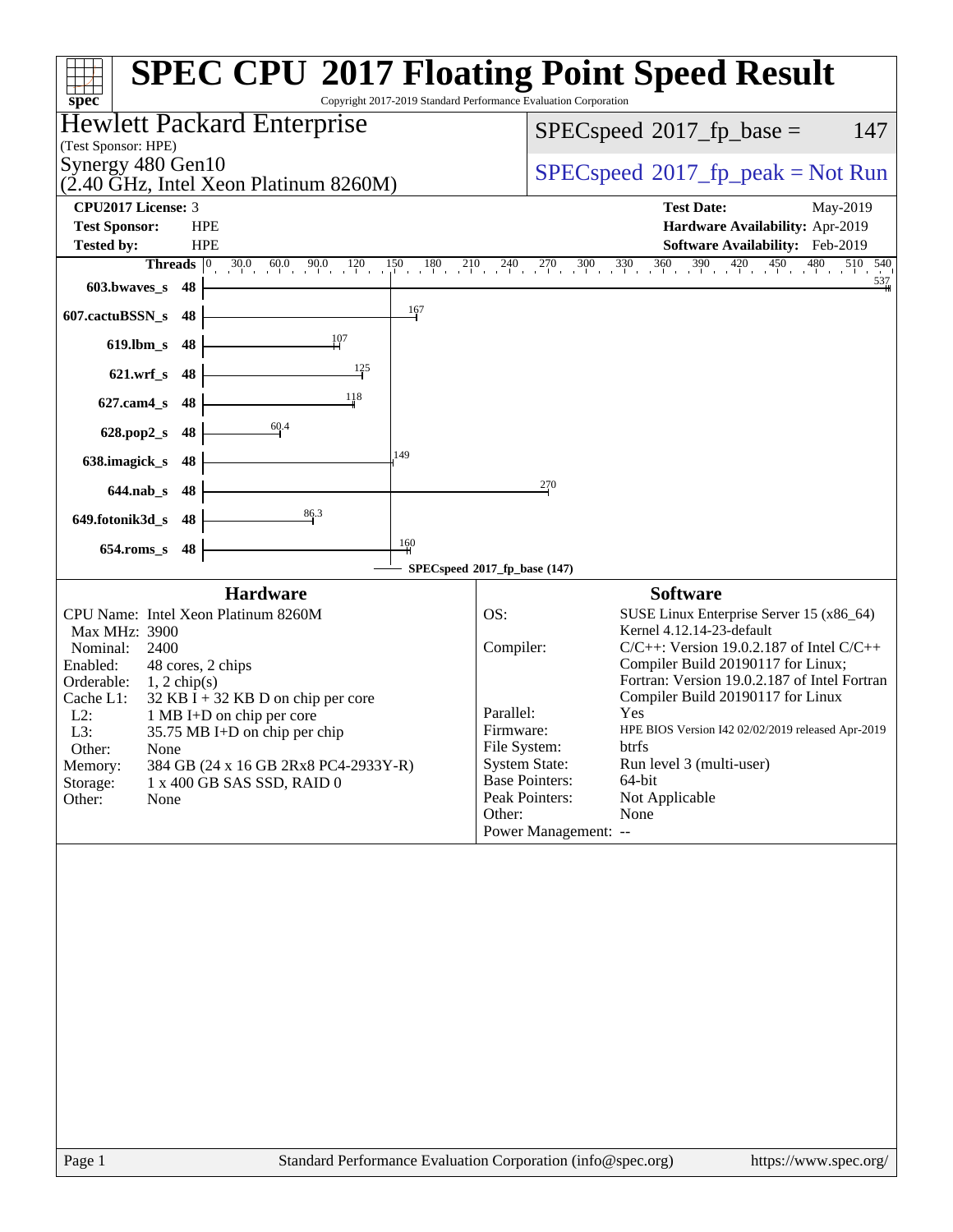### **[SPEC CPU](http://www.spec.org/auto/cpu2017/Docs/result-fields.html#SPECCPU2017FloatingPointSpeedResult)[2017 Floating Point Speed Result](http://www.spec.org/auto/cpu2017/Docs/result-fields.html#SPECCPU2017FloatingPointSpeedResult)**

Copyright 2017-2019 Standard Performance Evaluation Corporation

### Hewlett Packard Enterprise

(Test Sponsor: HPE)

**[spec](http://www.spec.org/)**

(2.40 GHz, Intel Xeon Platinum 8260M)

 $SPECspeed^{\circledcirc}2017_fp\_base = 147$  $SPECspeed^{\circledcirc}2017_fp\_base = 147$ 

### Synergy 480 Gen10<br>  $SPEC speed^{\circ}2017$  [p\_peak = Not Run

**[CPU2017 License:](http://www.spec.org/auto/cpu2017/Docs/result-fields.html#CPU2017License)** 3 **[Test Date:](http://www.spec.org/auto/cpu2017/Docs/result-fields.html#TestDate)** May-2019 **[Test Sponsor:](http://www.spec.org/auto/cpu2017/Docs/result-fields.html#TestSponsor)** HPE **[Hardware Availability:](http://www.spec.org/auto/cpu2017/Docs/result-fields.html#HardwareAvailability)** Apr-2019 **[Tested by:](http://www.spec.org/auto/cpu2017/Docs/result-fields.html#Testedby)** HPE **[Software Availability:](http://www.spec.org/auto/cpu2017/Docs/result-fields.html#SoftwareAvailability)** Feb-2019

#### **[Results Table](http://www.spec.org/auto/cpu2017/Docs/result-fields.html#ResultsTable)**

| <b>Base</b>                        |                |                |            | <b>Peak</b>    |       |                |            |                |                |              |                |              |                |              |
|------------------------------------|----------------|----------------|------------|----------------|-------|----------------|------------|----------------|----------------|--------------|----------------|--------------|----------------|--------------|
| <b>Benchmark</b>                   | <b>Threads</b> | <b>Seconds</b> | Ratio      | <b>Seconds</b> | Ratio | <b>Seconds</b> | Ratio      | <b>Threads</b> | <b>Seconds</b> | <b>Ratio</b> | <b>Seconds</b> | <b>Ratio</b> | <b>Seconds</b> | <b>Ratio</b> |
| $603.bwaves$ s                     | 48             | 110            | 538        | 110            | 537   | 110            | 535        |                |                |              |                |              |                |              |
| 607.cactuBSSN s                    | 48             | 99.8           | <b>167</b> | 100            | 166   | 99.7           | 167        |                |                |              |                |              |                |              |
| $619.$ lbm s                       | 48             | 51.1           | 102        | 49.0           | 107   | 49.0           | <b>107</b> |                |                |              |                |              |                |              |
| $621.wrf$ s                        | 48             | 107            | 124        | 106            | 125   | 106            | 125        |                |                |              |                |              |                |              |
| $627$ .cam $4$ <sub>s</sub>        | 48             | 75.0           | 118        | 75.7           | 117   | 75.0           | 118        |                |                |              |                |              |                |              |
| $628.pop2_s$                       | 48             | 197            | 60.4       | 197            | 60.4  | 198            | 60.0       |                |                |              |                |              |                |              |
| 638.imagick_s                      | 48             | 96.9           | 149        | 97.0           | 149   | 97.1           | 149        |                |                |              |                |              |                |              |
| $644$ .nab s                       | 48             | 64.7           | 270        | 64.6           | 270   | 64.6           | 270        |                |                |              |                |              |                |              |
| 649.fotonik3d s                    | 48             | 107            | 85.4       | 106            | 86.3  | 106            | 86.3       |                |                |              |                |              |                |              |
| $654$ .roms s                      | 48             | 98.5           | <b>160</b> | 98.8           | 159   | 97.2           | 162        |                |                |              |                |              |                |              |
| $SPECspeed*2017_fp\_base =$<br>147 |                |                |            |                |       |                |            |                |                |              |                |              |                |              |
|                                    |                |                | $-1$       |                |       |                |            |                |                |              |                |              |                |              |

**[SPECspeed](http://www.spec.org/auto/cpu2017/Docs/result-fields.html#SPECspeed2017fppeak)[2017\\_fp\\_peak =](http://www.spec.org/auto/cpu2017/Docs/result-fields.html#SPECspeed2017fppeak) Not Run**

Results appear in the [order in which they were run.](http://www.spec.org/auto/cpu2017/Docs/result-fields.html#RunOrder) Bold underlined text [indicates a median measurement](http://www.spec.org/auto/cpu2017/Docs/result-fields.html#Median).

#### **[Operating System Notes](http://www.spec.org/auto/cpu2017/Docs/result-fields.html#OperatingSystemNotes)**

 Stack size set to unlimited using "ulimit -s unlimited" Transparent Huge Pages enabled by default Prior to runcpu invocation Filesystem page cache synced and cleared with: sync; echo 3 > /proc/sys/vm/drop\_caches

#### **[General Notes](http://www.spec.org/auto/cpu2017/Docs/result-fields.html#GeneralNotes)**

Environment variables set by runcpu before the start of the run: KMP\_AFFINITY = "granularity=core,compact" LD\_LIBRARY\_PATH = "/home/cpu2017\_u2/lib/ia32:/home/cpu2017\_u2/lib/intel64" OMP\_STACKSIZE = "192M"

 Binaries compiled on a system with 1x Intel Core i9-7900X CPU + 32GB RAM memory using Redhat Enterprise Linux 7.5 NA: The test sponsor attests, as of date of publication, that CVE-2017-5754 (Meltdown) is mitigated in the system as tested and documented. Yes: The test sponsor attests, as of date of publication, that CVE-2017-5753 (Spectre variant 1) is mitigated in the system as tested and documented. Yes: The test sponsor attests, as of date of publication, that CVE-2017-5715 (Spectre variant 2) is mitigated in the system as tested and documented.

Submitted\_by: "Bucek, James" <james.bucek@hpe.com> Submitted: Tue Sep 17 00:02:18 EDT 2019 Submission: cpu2017-20190902-17357.sub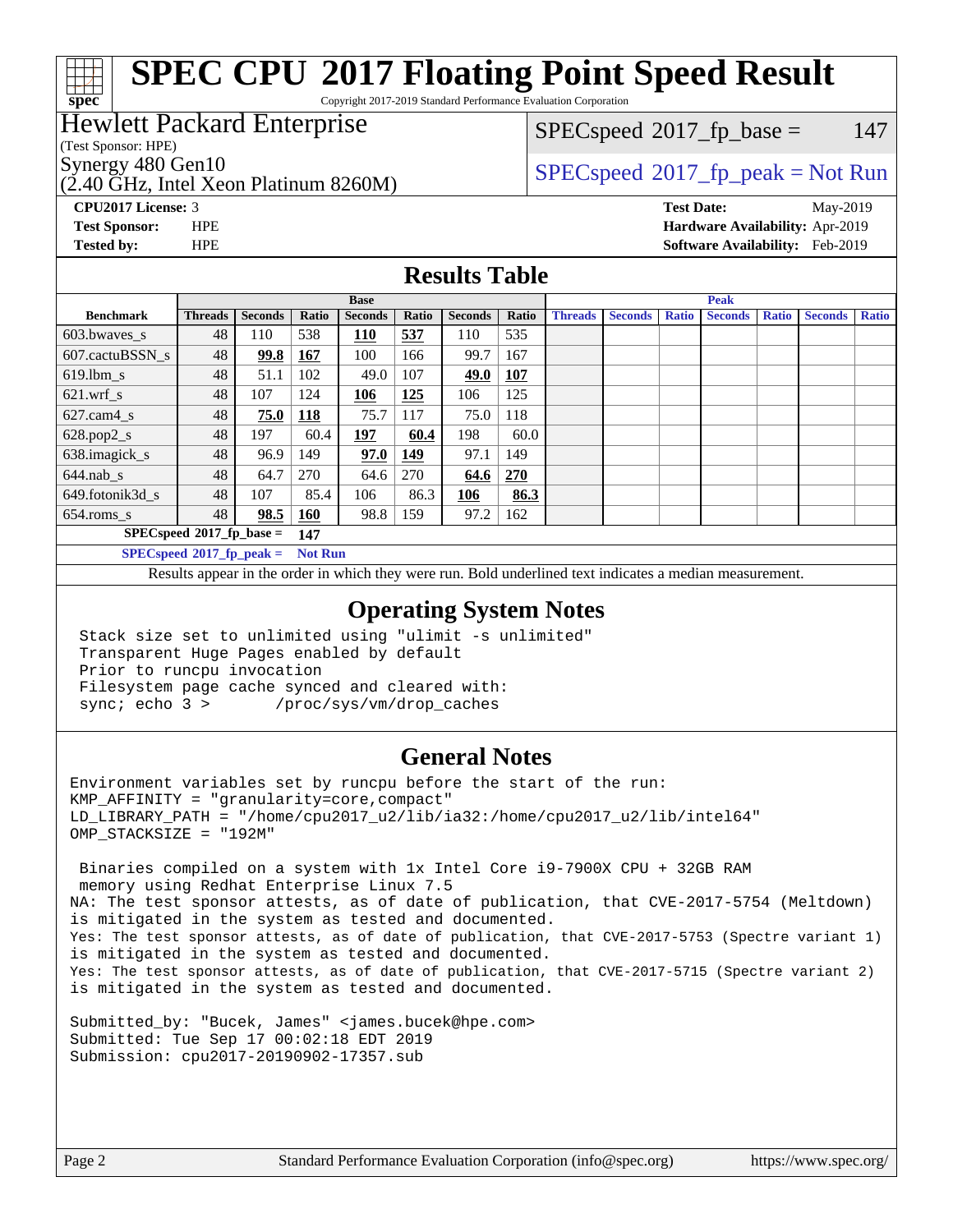#### **[spec](http://www.spec.org/) [SPEC CPU](http://www.spec.org/auto/cpu2017/Docs/result-fields.html#SPECCPU2017FloatingPointSpeedResult)[2017 Floating Point Speed Result](http://www.spec.org/auto/cpu2017/Docs/result-fields.html#SPECCPU2017FloatingPointSpeedResult)** Copyright 2017-2019 Standard Performance Evaluation Corporation (Test Sponsor: HPE) Hewlett Packard Enterprise  $SPECspeed^{\circ}2017\_fp\_base = 147$  $SPECspeed^{\circ}2017\_fp\_base = 147$

(2.40 GHz, Intel Xeon Platinum 8260M)

Synergy 480 Gen10<br>  $SPEC speed^{\circ}2017$  [p\_peak = Not Run

**[CPU2017 License:](http://www.spec.org/auto/cpu2017/Docs/result-fields.html#CPU2017License)** 3 **[Test Date:](http://www.spec.org/auto/cpu2017/Docs/result-fields.html#TestDate)** May-2019 **[Test Sponsor:](http://www.spec.org/auto/cpu2017/Docs/result-fields.html#TestSponsor)** HPE **[Hardware Availability:](http://www.spec.org/auto/cpu2017/Docs/result-fields.html#HardwareAvailability)** Apr-2019 **[Tested by:](http://www.spec.org/auto/cpu2017/Docs/result-fields.html#Testedby)** HPE **[Software Availability:](http://www.spec.org/auto/cpu2017/Docs/result-fields.html#SoftwareAvailability)** Feb-2019

#### **[Platform Notes](http://www.spec.org/auto/cpu2017/Docs/result-fields.html#PlatformNotes)**

Page 3 Standard Performance Evaluation Corporation [\(info@spec.org\)](mailto:info@spec.org) <https://www.spec.org/> BIOS Configuration: Hyper-Threading set to Disabled Thermal Configuration set to Maximum Cooling Memory Patrol Scrubbing set to Disabled LLC Prefetch set to Enabled LLC Dead Line Allocation set to Disabled Enhanced Processor Performance set to Enabled Workload Profile set to General Peak Frequency Compute Energy/Performance Bias set to Balanced Power Workload Profile set to Custom Numa Group Size Optimization set to Flat Intel UPI Link Power Management set to Enabled Sysinfo program /home/cpu2017\_u2/bin/sysinfo Rev: r5974 of 2018-05-19 9bcde8f2999c33d61f64985e45859ea9 running on sy480g10-2 Wed May 15 02:42:28 2019 SUT (System Under Test) info as seen by some common utilities. For more information on this section, see <https://www.spec.org/cpu2017/Docs/config.html#sysinfo> From /proc/cpuinfo model name : Intel(R) Xeon(R) Platinum 8260M CPU @ 2.40GHz 2 "physical id"s (chips) 48 "processors" cores, siblings (Caution: counting these is hw and system dependent. The following excerpts from /proc/cpuinfo might not be reliable. Use with caution.) cpu cores : 24 siblings : 24 physical 0: cores 0 1 2 3 4 5 6 8 9 10 11 12 13 16 17 18 19 20 21 25 26 27 28 29 physical 1: cores 0 1 2 3 4 5 6 8 9 10 11 12 13 16 17 18 19 20 21 25 26 27 28 29 From lscpu: Architecture: x86\_64 CPU op-mode(s): 32-bit, 64-bit Byte Order: Little Endian  $CPU(s):$  48 On-line CPU(s) list: 0-47 Thread(s) per core: 1 Core(s) per socket: 24 Socket(s): 2 NUMA node(s): 2 Vendor ID: GenuineIntel CPU family: 6 Model: 85 Model name: Intel(R) Xeon(R) Platinum 8260M CPU @ 2.40GHz Stepping: 6 CPU MHz: 2400.000 **(Continued on next page)**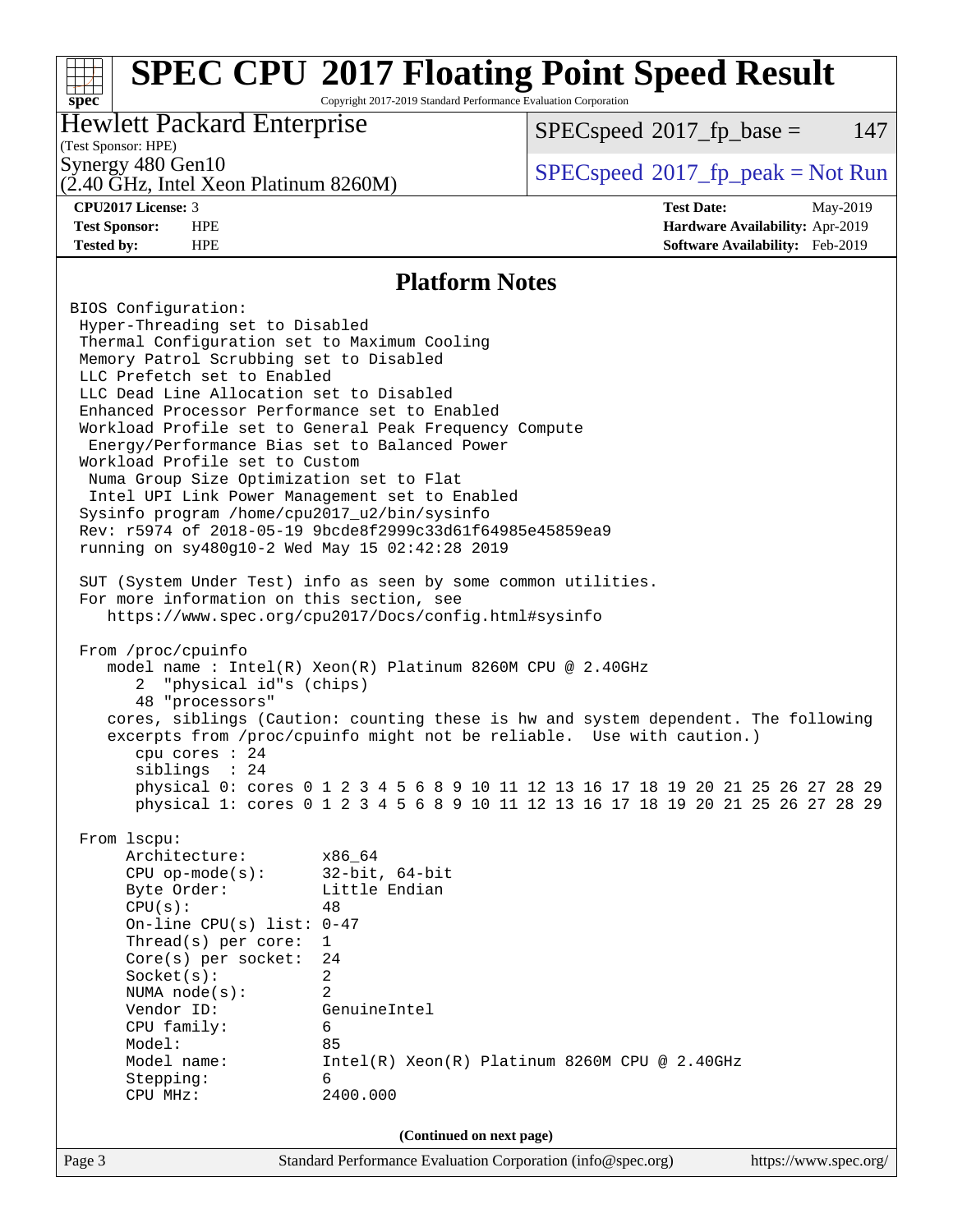# **[spec](http://www.spec.org/)**

## **[SPEC CPU](http://www.spec.org/auto/cpu2017/Docs/result-fields.html#SPECCPU2017FloatingPointSpeedResult)[2017 Floating Point Speed Result](http://www.spec.org/auto/cpu2017/Docs/result-fields.html#SPECCPU2017FloatingPointSpeedResult)**

Copyright 2017-2019 Standard Performance Evaluation Corporation

#### Hewlett Packard Enterprise

 $SPECspeed^{\circ}2017\_fp\_base = 147$  $SPECspeed^{\circ}2017\_fp\_base = 147$ 

(Test Sponsor: HPE)

(2.40 GHz, Intel Xeon Platinum 8260M)

Synergy 480 Gen10<br>  $SPEC speed^{\circ}2017$  [p\_peak = Not Run

**[CPU2017 License:](http://www.spec.org/auto/cpu2017/Docs/result-fields.html#CPU2017License)** 3 **[Test Date:](http://www.spec.org/auto/cpu2017/Docs/result-fields.html#TestDate)** May-2019 **[Test Sponsor:](http://www.spec.org/auto/cpu2017/Docs/result-fields.html#TestSponsor)** HPE **[Hardware Availability:](http://www.spec.org/auto/cpu2017/Docs/result-fields.html#HardwareAvailability)** Apr-2019 **[Tested by:](http://www.spec.org/auto/cpu2017/Docs/result-fields.html#Testedby)** HPE **[Software Availability:](http://www.spec.org/auto/cpu2017/Docs/result-fields.html#SoftwareAvailability)** Feb-2019

#### **[Platform Notes \(Continued\)](http://www.spec.org/auto/cpu2017/Docs/result-fields.html#PlatformNotes)**

 BogoMIPS: 4800.00 Virtualization: VT-x L1d cache: 32K L1i cache: 32K L2 cache: 1024K L3 cache: 36608K NUMA node0 CPU(s): 0-23 NUMA node1 CPU(s): 24-47 Flags: fpu vme de pse tsc msr pae mce cx8 apic sep mtrr pge mca cmov pat pse36 clflush dts acpi mmx fxsr sse sse2 ss ht tm pbe syscall nx pdpe1gb rdtscp lm constant\_tsc art arch\_perfmon pebs bts rep\_good nopl xtopology nonstop\_tsc cpuid aperfmperf tsc\_known\_freq pni pclmulqdq dtes64 monitor ds\_cpl vmx smx est tm2 ssse3 sdbg fma cx16 xtpr pdcm pcid dca sse4\_1 sse4\_2 x2apic movbe popcnt tsc\_deadline\_timer aes xsave avx f16c rdrand lahf\_lm abm 3dnowprefetch cpuid\_fault epb cat\_l3 cdp\_l3 invpcid\_single intel\_ppin mba tpr\_shadow vnmi flexpriority ept vpid fsgsbase tsc\_adjust bmi1 hle avx2 smep bmi2 erms invpcid rtm cqm mpx rdt\_a avx512f avx512dq rdseed adx smap clflushopt clwb intel\_pt avx512cd avx512bw avx512vl xsaveopt xsavec xgetbv1 xsaves cqm\_llc cqm\_occup\_llc cqm\_mbm\_total cqm\_mbm\_local ibpb ibrs stibp dtherm ida arat pln pts pku ospke avx512\_vnni arch\_capabilities ssbd /proc/cpuinfo cache data cache size : 36608 KB From numactl --hardware WARNING: a numactl 'node' might or might not correspond to a physical chip. available: 2 nodes (0-1) node 0 cpus: 0 1 2 3 4 5 6 7 8 9 10 11 12 13 14 15 16 17 18 19 20 21 22 23 node 0 size: 193016 MB node 0 free: 192384 MB node 1 cpus: 24 25 26 27 28 29 30 31 32 33 34 35 36 37 38 39 40 41 42 43 44 45 46 47 node 1 size: 193333 MB node 1 free: 193146 MB node distances: node 0 1 0: 10 21 1: 21 10 From /proc/meminfo MemTotal: 395622532 kB HugePages\_Total: 0 Hugepagesize: 2048 kB From /etc/\*release\* /etc/\*version\* os-release: NAME="SLES" VERSION="15" VERSION\_ID="15" **(Continued on next page)**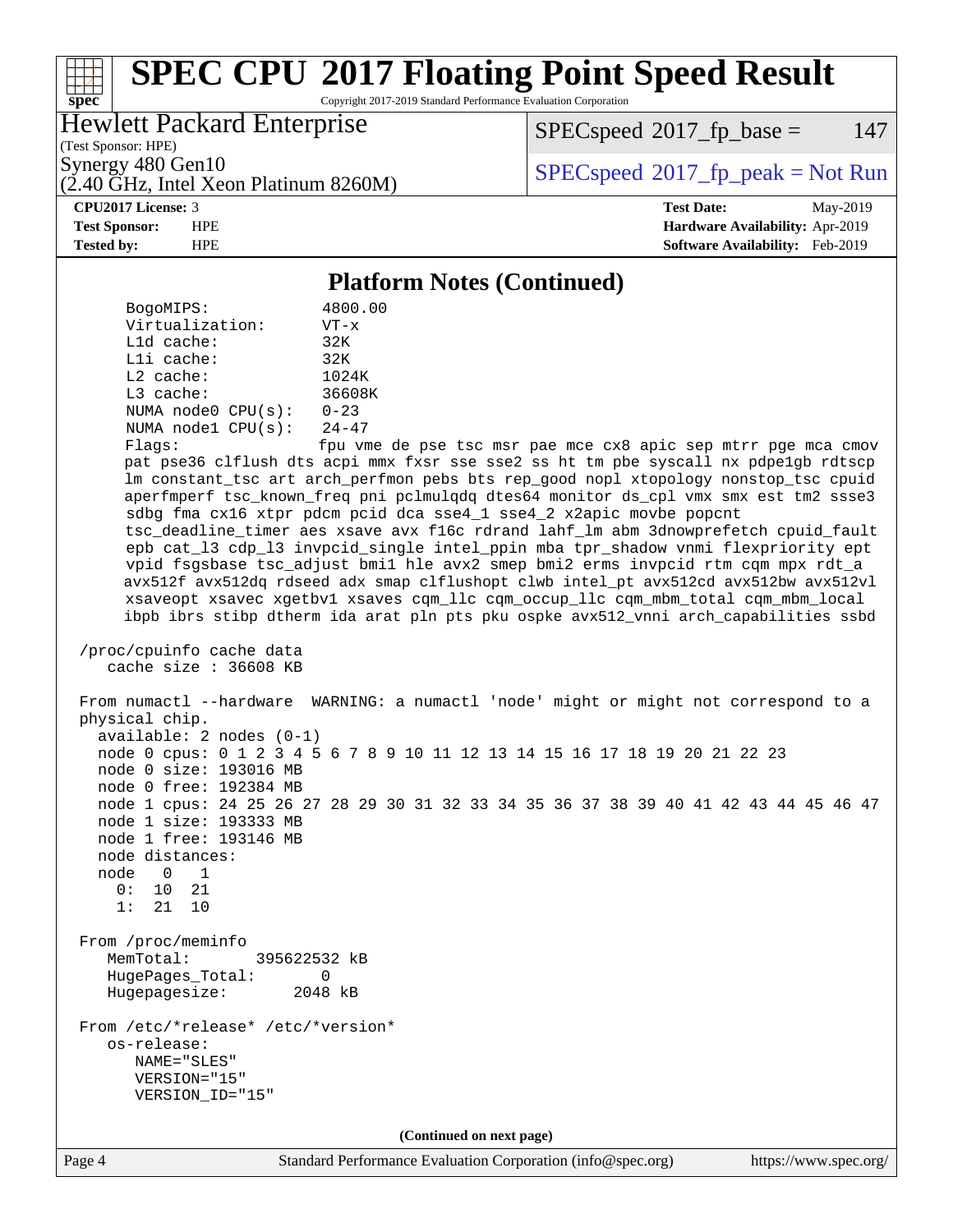### **[SPEC CPU](http://www.spec.org/auto/cpu2017/Docs/result-fields.html#SPECCPU2017FloatingPointSpeedResult)[2017 Floating Point Speed Result](http://www.spec.org/auto/cpu2017/Docs/result-fields.html#SPECCPU2017FloatingPointSpeedResult)**

Copyright 2017-2019 Standard Performance Evaluation Corporation

#### Hewlett Packard Enterprise

 $SPECspeed^{\circledcirc}2017_fp\_base = 147$  $SPECspeed^{\circledcirc}2017_fp\_base = 147$ 

(Test Sponsor: HPE)

**[spec](http://www.spec.org/)**

(2.40 GHz, Intel Xeon Platinum 8260M)

Synergy 480 Gen10<br>  $SPEC speed^{\circ}2017$  [p\_peak = Not Run

**[CPU2017 License:](http://www.spec.org/auto/cpu2017/Docs/result-fields.html#CPU2017License)** 3 **[Test Date:](http://www.spec.org/auto/cpu2017/Docs/result-fields.html#TestDate)** May-2019 **[Test Sponsor:](http://www.spec.org/auto/cpu2017/Docs/result-fields.html#TestSponsor)** HPE **[Hardware Availability:](http://www.spec.org/auto/cpu2017/Docs/result-fields.html#HardwareAvailability)** Apr-2019 **[Tested by:](http://www.spec.org/auto/cpu2017/Docs/result-fields.html#Testedby)** HPE **[Software Availability:](http://www.spec.org/auto/cpu2017/Docs/result-fields.html#SoftwareAvailability)** Feb-2019

#### **[Platform Notes \(Continued\)](http://www.spec.org/auto/cpu2017/Docs/result-fields.html#PlatformNotes)**

PRETTY NAME="SUSE Linux Enterprise Server 15" ID="sles" ID\_LIKE="suse" ANSI\_COLOR="0;32" CPE\_NAME="cpe:/o:suse:sles:15" uname -a: Linux sy480g10-2 4.12.14-23-default #1 SMP Tue May 29 21:04:44 UTC 2018 (cd0437b) x86\_64 x86\_64 x86\_64 GNU/Linux Kernel self-reported vulnerability status: CVE-2017-5754 (Meltdown): Not affected CVE-2017-5753 (Spectre variant 1): Mitigation: \_\_user pointer sanitization CVE-2017-5715 (Spectre variant 2): Mitigation: Indirect Branch Restricted Speculation, IBPB, IBRS\_FW run-level 3 May 15 02:40 SPEC is set to: /home/cpu2017\_u2 Filesystem Type Size Used Avail Use% Mounted on /dev/sdb2 btrfs 371G 90G 281G 25% /home Additional information from dmidecode follows. WARNING: Use caution when you interpret this section. The 'dmidecode' program reads system data which is "intended to allow hardware to be accurately determined", but the intent may not be met, as there are frequent changes to hardware, firmware, and the "DMTF SMBIOS" standard. BIOS HPE I42 02/02/2019 Memory: 24x UNKNOWN NOT AVAILABLE 16 GB 2 rank 2933 (End of data from sysinfo program) **[Compiler Version Notes](http://www.spec.org/auto/cpu2017/Docs/result-fields.html#CompilerVersionNotes)** ============================================================================== C | 619.1bm s(base) 638.imagick s(base) 644.nab s(base) ------------------------------------------------------------------------------ Intel(R) C Intel(R) 64 Compiler for applications running on Intel(R)  $64$ , Version 19.0.2.187 Build 20190117 Copyright (C) 1985-2019 Intel Corporation. All rights reserved.

==============================================================================  $C_{++}$ , C, Fortran | 607.cactuBSSN s(base) ------------------------------------------------------------------------------

------------------------------------------------------------------------------

**(Continued on next page)**

|  | age |  |  |
|--|-----|--|--|
|--|-----|--|--|

Page 5 Standard Performance Evaluation Corporation [\(info@spec.org\)](mailto:info@spec.org) <https://www.spec.org/>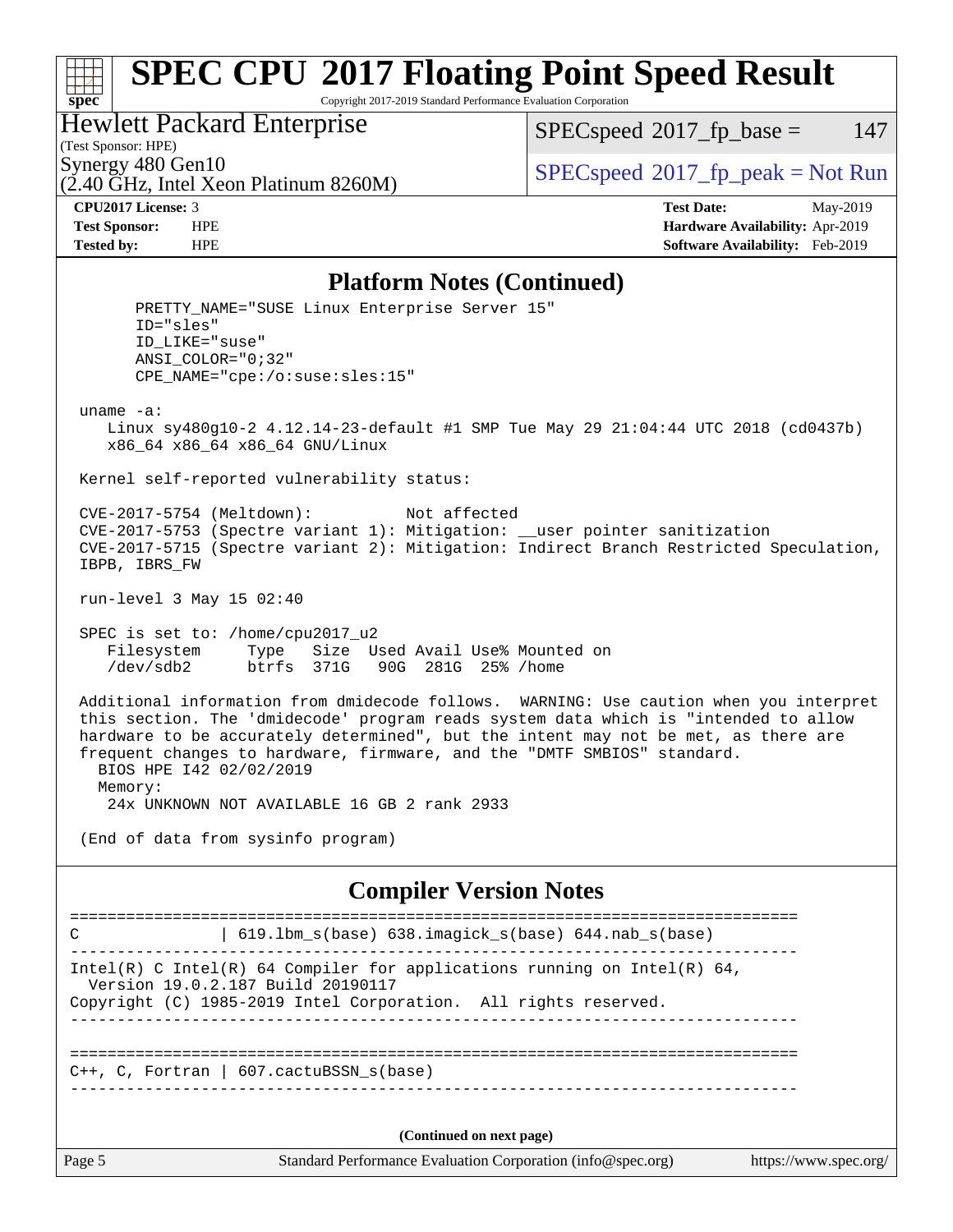# **[spec](http://www.spec.org/)**

## **[SPEC CPU](http://www.spec.org/auto/cpu2017/Docs/result-fields.html#SPECCPU2017FloatingPointSpeedResult)[2017 Floating Point Speed Result](http://www.spec.org/auto/cpu2017/Docs/result-fields.html#SPECCPU2017FloatingPointSpeedResult)**

Copyright 2017-2019 Standard Performance Evaluation Corporation

### Hewlett Packard Enterprise

 $SPEC speed@2017_fp\_base = 147$ 

(Test Sponsor: HPE)

(2.40 GHz, Intel Xeon Platinum 8260M)

Synergy 480 Gen10<br>  $SPEC speed^{\circ}2017$  [p\_peak = Not Run

**[CPU2017 License:](http://www.spec.org/auto/cpu2017/Docs/result-fields.html#CPU2017License)** 3 **[Test Date:](http://www.spec.org/auto/cpu2017/Docs/result-fields.html#TestDate)** May-2019 **[Test Sponsor:](http://www.spec.org/auto/cpu2017/Docs/result-fields.html#TestSponsor)** HPE **[Hardware Availability:](http://www.spec.org/auto/cpu2017/Docs/result-fields.html#HardwareAvailability)** Apr-2019 **[Tested by:](http://www.spec.org/auto/cpu2017/Docs/result-fields.html#Testedby)** HPE **[Software Availability:](http://www.spec.org/auto/cpu2017/Docs/result-fields.html#SoftwareAvailability)** Feb-2019

#### **[Compiler Version Notes \(Continued\)](http://www.spec.org/auto/cpu2017/Docs/result-fields.html#CompilerVersionNotes)**

| Intel(R) $C++$ Intel(R) 64 Compiler for applications running on Intel(R) 64,<br>Version 19.0.2.187 Build 20190117                                                                                                                                                                                                                                                              |
|--------------------------------------------------------------------------------------------------------------------------------------------------------------------------------------------------------------------------------------------------------------------------------------------------------------------------------------------------------------------------------|
| Copyright (C) 1985-2019 Intel Corporation. All rights reserved.<br>Intel(R) C Intel(R) 64 Compiler for applications running on Intel(R) 64,<br>Version 19.0.2.187 Build 20190117                                                                                                                                                                                               |
| Copyright (C) 1985-2019 Intel Corporation. All rights reserved.<br>$Intel(R)$ Fortran Intel(R) 64 Compiler for applications running on Intel(R)<br>64, Version 19.0.2.187 Build 20190117                                                                                                                                                                                       |
| Copyright (C) 1985-2019 Intel Corporation. All rights reserved.                                                                                                                                                                                                                                                                                                                |
| 603.bwaves $s(base)$ 649.fotonik3d $s(base)$ 654.roms $s(base)$<br>Fortran                                                                                                                                                                                                                                                                                                     |
| $Intel(R)$ Fortran Intel(R) 64 Compiler for applications running on Intel(R)<br>64, Version 19.0.2.187 Build 20190117<br>Copyright (C) 1985-2019 Intel Corporation. All rights reserved.                                                                                                                                                                                       |
| Fortran, $C = \begin{bmatrix} 621.wrf\_s(base) & 627.cam4_s(base) & 628.pop2_s(base) \end{bmatrix}$                                                                                                                                                                                                                                                                            |
| $Intel(R)$ Fortran Intel(R) 64 Compiler for applications running on Intel(R)<br>64, Version 19.0.2.187 Build 20190117<br>Copyright (C) 1985-2019 Intel Corporation. All rights reserved.<br>$Intel(R)$ C Intel(R) 64 Compiler for applications running on Intel(R) 64,<br>Version 19.0.2.187 Build 20190117<br>Copyright (C) 1985-2019 Intel Corporation. All rights reserved. |

### **[Base Compiler Invocation](http://www.spec.org/auto/cpu2017/Docs/result-fields.html#BaseCompilerInvocation)**

[C benchmarks](http://www.spec.org/auto/cpu2017/Docs/result-fields.html#Cbenchmarks): [icc -m64 -std=c11](http://www.spec.org/cpu2017/results/res2019q3/cpu2017-20190902-17357.flags.html#user_CCbase_intel_icc_64bit_c11_33ee0cdaae7deeeab2a9725423ba97205ce30f63b9926c2519791662299b76a0318f32ddfffdc46587804de3178b4f9328c46fa7c2b0cd779d7a61945c91cd35)

[Fortran benchmarks](http://www.spec.org/auto/cpu2017/Docs/result-fields.html#Fortranbenchmarks): [ifort -m64](http://www.spec.org/cpu2017/results/res2019q3/cpu2017-20190902-17357.flags.html#user_FCbase_intel_ifort_64bit_24f2bb282fbaeffd6157abe4f878425411749daecae9a33200eee2bee2fe76f3b89351d69a8130dd5949958ce389cf37ff59a95e7a40d588e8d3a57e0c3fd751)

[Benchmarks using both Fortran and C](http://www.spec.org/auto/cpu2017/Docs/result-fields.html#BenchmarksusingbothFortranandC): [ifort -m64](http://www.spec.org/cpu2017/results/res2019q3/cpu2017-20190902-17357.flags.html#user_CC_FCbase_intel_ifort_64bit_24f2bb282fbaeffd6157abe4f878425411749daecae9a33200eee2bee2fe76f3b89351d69a8130dd5949958ce389cf37ff59a95e7a40d588e8d3a57e0c3fd751) [icc -m64 -std=c11](http://www.spec.org/cpu2017/results/res2019q3/cpu2017-20190902-17357.flags.html#user_CC_FCbase_intel_icc_64bit_c11_33ee0cdaae7deeeab2a9725423ba97205ce30f63b9926c2519791662299b76a0318f32ddfffdc46587804de3178b4f9328c46fa7c2b0cd779d7a61945c91cd35)

[Benchmarks using Fortran, C, and C++:](http://www.spec.org/auto/cpu2017/Docs/result-fields.html#BenchmarksusingFortranCandCXX) [icpc -m64](http://www.spec.org/cpu2017/results/res2019q3/cpu2017-20190902-17357.flags.html#user_CC_CXX_FCbase_intel_icpc_64bit_4ecb2543ae3f1412ef961e0650ca070fec7b7afdcd6ed48761b84423119d1bf6bdf5cad15b44d48e7256388bc77273b966e5eb805aefd121eb22e9299b2ec9d9) [icc -m64 -std=c11](http://www.spec.org/cpu2017/results/res2019q3/cpu2017-20190902-17357.flags.html#user_CC_CXX_FCbase_intel_icc_64bit_c11_33ee0cdaae7deeeab2a9725423ba97205ce30f63b9926c2519791662299b76a0318f32ddfffdc46587804de3178b4f9328c46fa7c2b0cd779d7a61945c91cd35) [ifort -m64](http://www.spec.org/cpu2017/results/res2019q3/cpu2017-20190902-17357.flags.html#user_CC_CXX_FCbase_intel_ifort_64bit_24f2bb282fbaeffd6157abe4f878425411749daecae9a33200eee2bee2fe76f3b89351d69a8130dd5949958ce389cf37ff59a95e7a40d588e8d3a57e0c3fd751)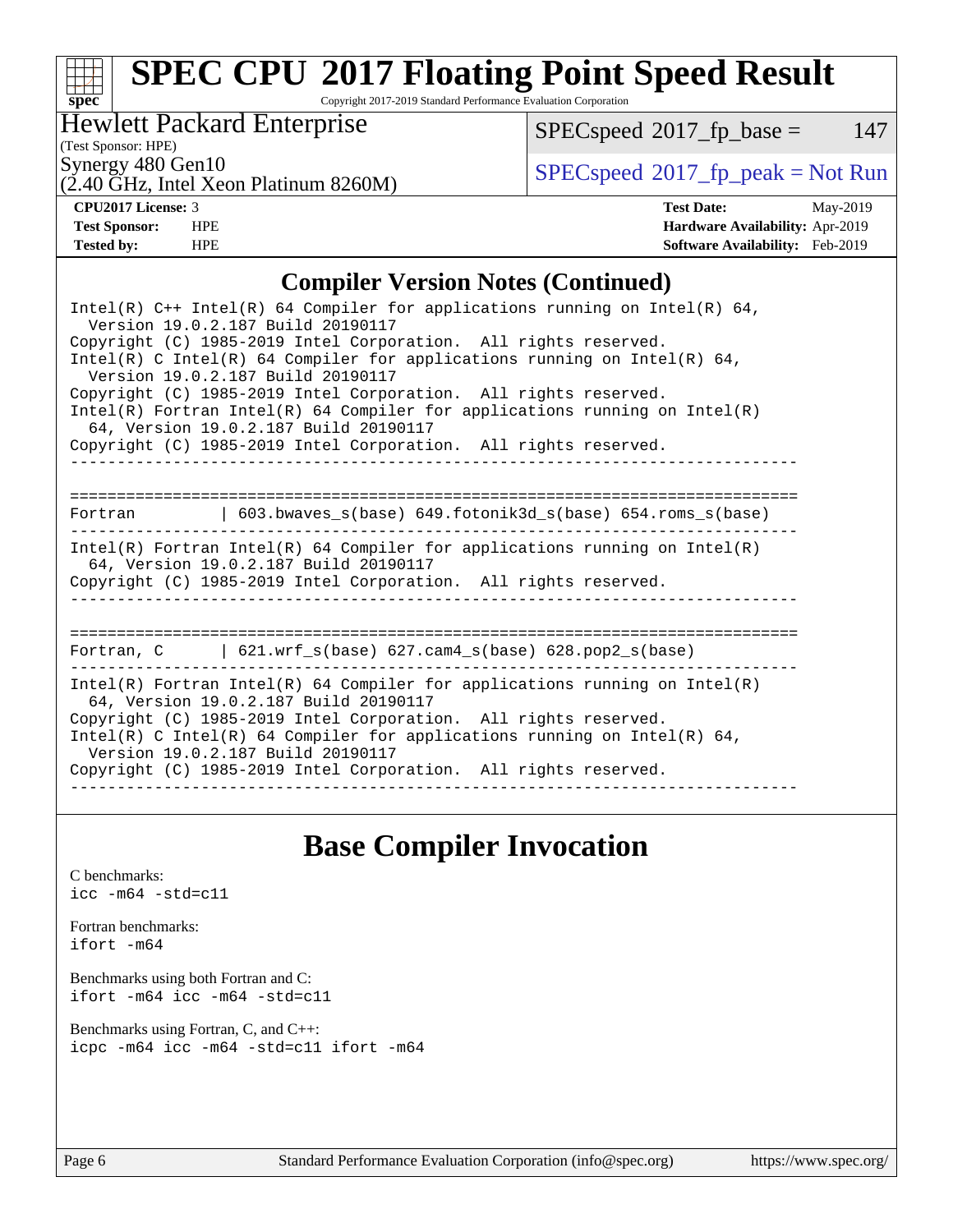## **[SPEC CPU](http://www.spec.org/auto/cpu2017/Docs/result-fields.html#SPECCPU2017FloatingPointSpeedResult)[2017 Floating Point Speed Result](http://www.spec.org/auto/cpu2017/Docs/result-fields.html#SPECCPU2017FloatingPointSpeedResult)**

Copyright 2017-2019 Standard Performance Evaluation Corporation

#### Hewlett Packard Enterprise

(Test Sponsor: HPE)

**[spec](http://www.spec.org/)**

 $SPEC speed^{\circ}2017$  fp base = 147

(2.40 GHz, Intel Xeon Platinum 8260M)

Synergy 480 Gen10<br>  $SPEC speed^{\circ}2017$  [p\_peak = Not Run

**[CPU2017 License:](http://www.spec.org/auto/cpu2017/Docs/result-fields.html#CPU2017License)** 3 **[Test Date:](http://www.spec.org/auto/cpu2017/Docs/result-fields.html#TestDate)** May-2019 **[Test Sponsor:](http://www.spec.org/auto/cpu2017/Docs/result-fields.html#TestSponsor)** HPE **[Hardware Availability:](http://www.spec.org/auto/cpu2017/Docs/result-fields.html#HardwareAvailability)** Apr-2019 **[Tested by:](http://www.spec.org/auto/cpu2017/Docs/result-fields.html#Testedby)** HPE **[Software Availability:](http://www.spec.org/auto/cpu2017/Docs/result-fields.html#SoftwareAvailability)** Feb-2019

### **[Base Portability Flags](http://www.spec.org/auto/cpu2017/Docs/result-fields.html#BasePortabilityFlags)**

 603.bwaves\_s: [-DSPEC\\_LP64](http://www.spec.org/cpu2017/results/res2019q3/cpu2017-20190902-17357.flags.html#suite_basePORTABILITY603_bwaves_s_DSPEC_LP64) 607.cactuBSSN\_s: [-DSPEC\\_LP64](http://www.spec.org/cpu2017/results/res2019q3/cpu2017-20190902-17357.flags.html#suite_basePORTABILITY607_cactuBSSN_s_DSPEC_LP64) 619.lbm\_s: [-DSPEC\\_LP64](http://www.spec.org/cpu2017/results/res2019q3/cpu2017-20190902-17357.flags.html#suite_basePORTABILITY619_lbm_s_DSPEC_LP64) 621.wrf\_s: [-DSPEC\\_LP64](http://www.spec.org/cpu2017/results/res2019q3/cpu2017-20190902-17357.flags.html#suite_basePORTABILITY621_wrf_s_DSPEC_LP64) [-DSPEC\\_CASE\\_FLAG](http://www.spec.org/cpu2017/results/res2019q3/cpu2017-20190902-17357.flags.html#b621.wrf_s_baseCPORTABILITY_DSPEC_CASE_FLAG) [-convert big\\_endian](http://www.spec.org/cpu2017/results/res2019q3/cpu2017-20190902-17357.flags.html#user_baseFPORTABILITY621_wrf_s_convert_big_endian_c3194028bc08c63ac5d04de18c48ce6d347e4e562e8892b8bdbdc0214820426deb8554edfa529a3fb25a586e65a3d812c835984020483e7e73212c4d31a38223) 627.cam4\_s: [-DSPEC\\_LP64](http://www.spec.org/cpu2017/results/res2019q3/cpu2017-20190902-17357.flags.html#suite_basePORTABILITY627_cam4_s_DSPEC_LP64) [-DSPEC\\_CASE\\_FLAG](http://www.spec.org/cpu2017/results/res2019q3/cpu2017-20190902-17357.flags.html#b627.cam4_s_baseCPORTABILITY_DSPEC_CASE_FLAG) 628.pop2\_s: [-DSPEC\\_LP64](http://www.spec.org/cpu2017/results/res2019q3/cpu2017-20190902-17357.flags.html#suite_basePORTABILITY628_pop2_s_DSPEC_LP64) [-DSPEC\\_CASE\\_FLAG](http://www.spec.org/cpu2017/results/res2019q3/cpu2017-20190902-17357.flags.html#b628.pop2_s_baseCPORTABILITY_DSPEC_CASE_FLAG) [-convert big\\_endian](http://www.spec.org/cpu2017/results/res2019q3/cpu2017-20190902-17357.flags.html#user_baseFPORTABILITY628_pop2_s_convert_big_endian_c3194028bc08c63ac5d04de18c48ce6d347e4e562e8892b8bdbdc0214820426deb8554edfa529a3fb25a586e65a3d812c835984020483e7e73212c4d31a38223) [-assume byterecl](http://www.spec.org/cpu2017/results/res2019q3/cpu2017-20190902-17357.flags.html#user_baseFPORTABILITY628_pop2_s_assume_byterecl_7e47d18b9513cf18525430bbf0f2177aa9bf368bc7a059c09b2c06a34b53bd3447c950d3f8d6c70e3faf3a05c8557d66a5798b567902e8849adc142926523472) 638.imagick\_s: [-DSPEC\\_LP64](http://www.spec.org/cpu2017/results/res2019q3/cpu2017-20190902-17357.flags.html#suite_basePORTABILITY638_imagick_s_DSPEC_LP64) 644.nab\_s: [-DSPEC\\_LP64](http://www.spec.org/cpu2017/results/res2019q3/cpu2017-20190902-17357.flags.html#suite_basePORTABILITY644_nab_s_DSPEC_LP64) 649.fotonik3d\_s: [-DSPEC\\_LP64](http://www.spec.org/cpu2017/results/res2019q3/cpu2017-20190902-17357.flags.html#suite_basePORTABILITY649_fotonik3d_s_DSPEC_LP64) 654.roms\_s: [-DSPEC\\_LP64](http://www.spec.org/cpu2017/results/res2019q3/cpu2017-20190902-17357.flags.html#suite_basePORTABILITY654_roms_s_DSPEC_LP64)

### **[Base Optimization Flags](http://www.spec.org/auto/cpu2017/Docs/result-fields.html#BaseOptimizationFlags)**

#### [C benchmarks](http://www.spec.org/auto/cpu2017/Docs/result-fields.html#Cbenchmarks):

[-xCORE-AVX512](http://www.spec.org/cpu2017/results/res2019q3/cpu2017-20190902-17357.flags.html#user_CCbase_f-xCORE-AVX512) [-ipo](http://www.spec.org/cpu2017/results/res2019q3/cpu2017-20190902-17357.flags.html#user_CCbase_f-ipo) [-O3](http://www.spec.org/cpu2017/results/res2019q3/cpu2017-20190902-17357.flags.html#user_CCbase_f-O3) [-no-prec-div](http://www.spec.org/cpu2017/results/res2019q3/cpu2017-20190902-17357.flags.html#user_CCbase_f-no-prec-div) [-qopt-prefetch](http://www.spec.org/cpu2017/results/res2019q3/cpu2017-20190902-17357.flags.html#user_CCbase_f-qopt-prefetch)

[-ffinite-math-only](http://www.spec.org/cpu2017/results/res2019q3/cpu2017-20190902-17357.flags.html#user_CCbase_f_finite_math_only_cb91587bd2077682c4b38af759c288ed7c732db004271a9512da14a4f8007909a5f1427ecbf1a0fb78ff2a814402c6114ac565ca162485bbcae155b5e4258871) [-qopt-mem-layout-trans=4](http://www.spec.org/cpu2017/results/res2019q3/cpu2017-20190902-17357.flags.html#user_CCbase_f-qopt-mem-layout-trans_fa39e755916c150a61361b7846f310bcdf6f04e385ef281cadf3647acec3f0ae266d1a1d22d972a7087a248fd4e6ca390a3634700869573d231a252c784941a8) [-qopenmp](http://www.spec.org/cpu2017/results/res2019q3/cpu2017-20190902-17357.flags.html#user_CCbase_qopenmp_16be0c44f24f464004c6784a7acb94aca937f053568ce72f94b139a11c7c168634a55f6653758ddd83bcf7b8463e8028bb0b48b77bcddc6b78d5d95bb1df2967) [-DSPEC\\_OPENMP](http://www.spec.org/cpu2017/results/res2019q3/cpu2017-20190902-17357.flags.html#suite_CCbase_DSPEC_OPENMP) [-qopt-prefetch-issue-excl-hint](http://www.spec.org/cpu2017/results/res2019q3/cpu2017-20190902-17357.flags.html#user_CCbase_f-qopt-prefetch-issue-excl-hint) [-ansi-alias](http://www.spec.org/cpu2017/results/res2019q3/cpu2017-20190902-17357.flags.html#user_CCbase_f-ansi-alias) [-complex-limited-range](http://www.spec.org/cpu2017/results/res2019q3/cpu2017-20190902-17357.flags.html#user_CCbase_f-complex-limited-range)

#### [Fortran benchmarks](http://www.spec.org/auto/cpu2017/Docs/result-fields.html#Fortranbenchmarks):

[-DSPEC\\_OPENMP](http://www.spec.org/cpu2017/results/res2019q3/cpu2017-20190902-17357.flags.html#suite_FCbase_DSPEC_OPENMP) [-xCORE-AVX512](http://www.spec.org/cpu2017/results/res2019q3/cpu2017-20190902-17357.flags.html#user_FCbase_f-xCORE-AVX512) [-ipo](http://www.spec.org/cpu2017/results/res2019q3/cpu2017-20190902-17357.flags.html#user_FCbase_f-ipo) [-O3](http://www.spec.org/cpu2017/results/res2019q3/cpu2017-20190902-17357.flags.html#user_FCbase_f-O3) [-no-prec-div](http://www.spec.org/cpu2017/results/res2019q3/cpu2017-20190902-17357.flags.html#user_FCbase_f-no-prec-div) [-qopt-prefetch](http://www.spec.org/cpu2017/results/res2019q3/cpu2017-20190902-17357.flags.html#user_FCbase_f-qopt-prefetch) [-ffinite-math-only](http://www.spec.org/cpu2017/results/res2019q3/cpu2017-20190902-17357.flags.html#user_FCbase_f_finite_math_only_cb91587bd2077682c4b38af759c288ed7c732db004271a9512da14a4f8007909a5f1427ecbf1a0fb78ff2a814402c6114ac565ca162485bbcae155b5e4258871) [-qopt-mem-layout-trans=4](http://www.spec.org/cpu2017/results/res2019q3/cpu2017-20190902-17357.flags.html#user_FCbase_f-qopt-mem-layout-trans_fa39e755916c150a61361b7846f310bcdf6f04e385ef281cadf3647acec3f0ae266d1a1d22d972a7087a248fd4e6ca390a3634700869573d231a252c784941a8) [-qopenmp](http://www.spec.org/cpu2017/results/res2019q3/cpu2017-20190902-17357.flags.html#user_FCbase_qopenmp_16be0c44f24f464004c6784a7acb94aca937f053568ce72f94b139a11c7c168634a55f6653758ddd83bcf7b8463e8028bb0b48b77bcddc6b78d5d95bb1df2967) [-qopt-prefetch-issue-excl-hint](http://www.spec.org/cpu2017/results/res2019q3/cpu2017-20190902-17357.flags.html#user_FCbase_f-qopt-prefetch-issue-excl-hint) [-ansi-alias](http://www.spec.org/cpu2017/results/res2019q3/cpu2017-20190902-17357.flags.html#user_FCbase_f-ansi-alias) [-complex-limited-range](http://www.spec.org/cpu2017/results/res2019q3/cpu2017-20190902-17357.flags.html#user_FCbase_f-complex-limited-range) [-nostandard-realloc-lhs](http://www.spec.org/cpu2017/results/res2019q3/cpu2017-20190902-17357.flags.html#user_FCbase_f_2003_std_realloc_82b4557e90729c0f113870c07e44d33d6f5a304b4f63d4c15d2d0f1fab99f5daaed73bdb9275d9ae411527f28b936061aa8b9c8f2d63842963b95c9dd6426b8a)

[Benchmarks using both Fortran and C](http://www.spec.org/auto/cpu2017/Docs/result-fields.html#BenchmarksusingbothFortranandC):

[-xCORE-AVX512](http://www.spec.org/cpu2017/results/res2019q3/cpu2017-20190902-17357.flags.html#user_CC_FCbase_f-xCORE-AVX512) [-ipo](http://www.spec.org/cpu2017/results/res2019q3/cpu2017-20190902-17357.flags.html#user_CC_FCbase_f-ipo) [-O3](http://www.spec.org/cpu2017/results/res2019q3/cpu2017-20190902-17357.flags.html#user_CC_FCbase_f-O3) [-no-prec-div](http://www.spec.org/cpu2017/results/res2019q3/cpu2017-20190902-17357.flags.html#user_CC_FCbase_f-no-prec-div) [-qopt-prefetch](http://www.spec.org/cpu2017/results/res2019q3/cpu2017-20190902-17357.flags.html#user_CC_FCbase_f-qopt-prefetch) [-ffinite-math-only](http://www.spec.org/cpu2017/results/res2019q3/cpu2017-20190902-17357.flags.html#user_CC_FCbase_f_finite_math_only_cb91587bd2077682c4b38af759c288ed7c732db004271a9512da14a4f8007909a5f1427ecbf1a0fb78ff2a814402c6114ac565ca162485bbcae155b5e4258871) [-qopt-mem-layout-trans=4](http://www.spec.org/cpu2017/results/res2019q3/cpu2017-20190902-17357.flags.html#user_CC_FCbase_f-qopt-mem-layout-trans_fa39e755916c150a61361b7846f310bcdf6f04e385ef281cadf3647acec3f0ae266d1a1d22d972a7087a248fd4e6ca390a3634700869573d231a252c784941a8) [-qopenmp](http://www.spec.org/cpu2017/results/res2019q3/cpu2017-20190902-17357.flags.html#user_CC_FCbase_qopenmp_16be0c44f24f464004c6784a7acb94aca937f053568ce72f94b139a11c7c168634a55f6653758ddd83bcf7b8463e8028bb0b48b77bcddc6b78d5d95bb1df2967) [-DSPEC\\_OPENMP](http://www.spec.org/cpu2017/results/res2019q3/cpu2017-20190902-17357.flags.html#suite_CC_FCbase_DSPEC_OPENMP) [-qopt-prefetch-issue-excl-hint](http://www.spec.org/cpu2017/results/res2019q3/cpu2017-20190902-17357.flags.html#user_CC_FCbase_f-qopt-prefetch-issue-excl-hint) [-ansi-alias](http://www.spec.org/cpu2017/results/res2019q3/cpu2017-20190902-17357.flags.html#user_CC_FCbase_f-ansi-alias) [-complex-limited-range](http://www.spec.org/cpu2017/results/res2019q3/cpu2017-20190902-17357.flags.html#user_CC_FCbase_f-complex-limited-range) [-nostandard-realloc-lhs](http://www.spec.org/cpu2017/results/res2019q3/cpu2017-20190902-17357.flags.html#user_CC_FCbase_f_2003_std_realloc_82b4557e90729c0f113870c07e44d33d6f5a304b4f63d4c15d2d0f1fab99f5daaed73bdb9275d9ae411527f28b936061aa8b9c8f2d63842963b95c9dd6426b8a)

[Benchmarks using Fortran, C, and C++:](http://www.spec.org/auto/cpu2017/Docs/result-fields.html#BenchmarksusingFortranCandCXX)

[-xCORE-AVX512](http://www.spec.org/cpu2017/results/res2019q3/cpu2017-20190902-17357.flags.html#user_CC_CXX_FCbase_f-xCORE-AVX512) [-ipo](http://www.spec.org/cpu2017/results/res2019q3/cpu2017-20190902-17357.flags.html#user_CC_CXX_FCbase_f-ipo) [-O3](http://www.spec.org/cpu2017/results/res2019q3/cpu2017-20190902-17357.flags.html#user_CC_CXX_FCbase_f-O3) [-no-prec-div](http://www.spec.org/cpu2017/results/res2019q3/cpu2017-20190902-17357.flags.html#user_CC_CXX_FCbase_f-no-prec-div) [-qopt-prefetch](http://www.spec.org/cpu2017/results/res2019q3/cpu2017-20190902-17357.flags.html#user_CC_CXX_FCbase_f-qopt-prefetch) [-ffinite-math-only](http://www.spec.org/cpu2017/results/res2019q3/cpu2017-20190902-17357.flags.html#user_CC_CXX_FCbase_f_finite_math_only_cb91587bd2077682c4b38af759c288ed7c732db004271a9512da14a4f8007909a5f1427ecbf1a0fb78ff2a814402c6114ac565ca162485bbcae155b5e4258871) [-qopt-mem-layout-trans=4](http://www.spec.org/cpu2017/results/res2019q3/cpu2017-20190902-17357.flags.html#user_CC_CXX_FCbase_f-qopt-mem-layout-trans_fa39e755916c150a61361b7846f310bcdf6f04e385ef281cadf3647acec3f0ae266d1a1d22d972a7087a248fd4e6ca390a3634700869573d231a252c784941a8) [-qopenmp](http://www.spec.org/cpu2017/results/res2019q3/cpu2017-20190902-17357.flags.html#user_CC_CXX_FCbase_qopenmp_16be0c44f24f464004c6784a7acb94aca937f053568ce72f94b139a11c7c168634a55f6653758ddd83bcf7b8463e8028bb0b48b77bcddc6b78d5d95bb1df2967) [-DSPEC\\_OPENMP](http://www.spec.org/cpu2017/results/res2019q3/cpu2017-20190902-17357.flags.html#suite_CC_CXX_FCbase_DSPEC_OPENMP) [-qopt-prefetch-issue-excl-hint](http://www.spec.org/cpu2017/results/res2019q3/cpu2017-20190902-17357.flags.html#user_CC_CXX_FCbase_f-qopt-prefetch-issue-excl-hint) [-ansi-alias](http://www.spec.org/cpu2017/results/res2019q3/cpu2017-20190902-17357.flags.html#user_CC_CXX_FCbase_f-ansi-alias) [-complex-limited-range](http://www.spec.org/cpu2017/results/res2019q3/cpu2017-20190902-17357.flags.html#user_CC_CXX_FCbase_f-complex-limited-range) [-nostandard-realloc-lhs](http://www.spec.org/cpu2017/results/res2019q3/cpu2017-20190902-17357.flags.html#user_CC_CXX_FCbase_f_2003_std_realloc_82b4557e90729c0f113870c07e44d33d6f5a304b4f63d4c15d2d0f1fab99f5daaed73bdb9275d9ae411527f28b936061aa8b9c8f2d63842963b95c9dd6426b8a)

[The flags files that were used to format this result can be browsed at](tmsearch) <http://www.spec.org/cpu2017/flags/HPE-ic19.0u1-flags-linux64.html> <http://www.spec.org/cpu2017/flags/HPE-Platform-Flags-Intel-V1.2-CLX-revB.html>